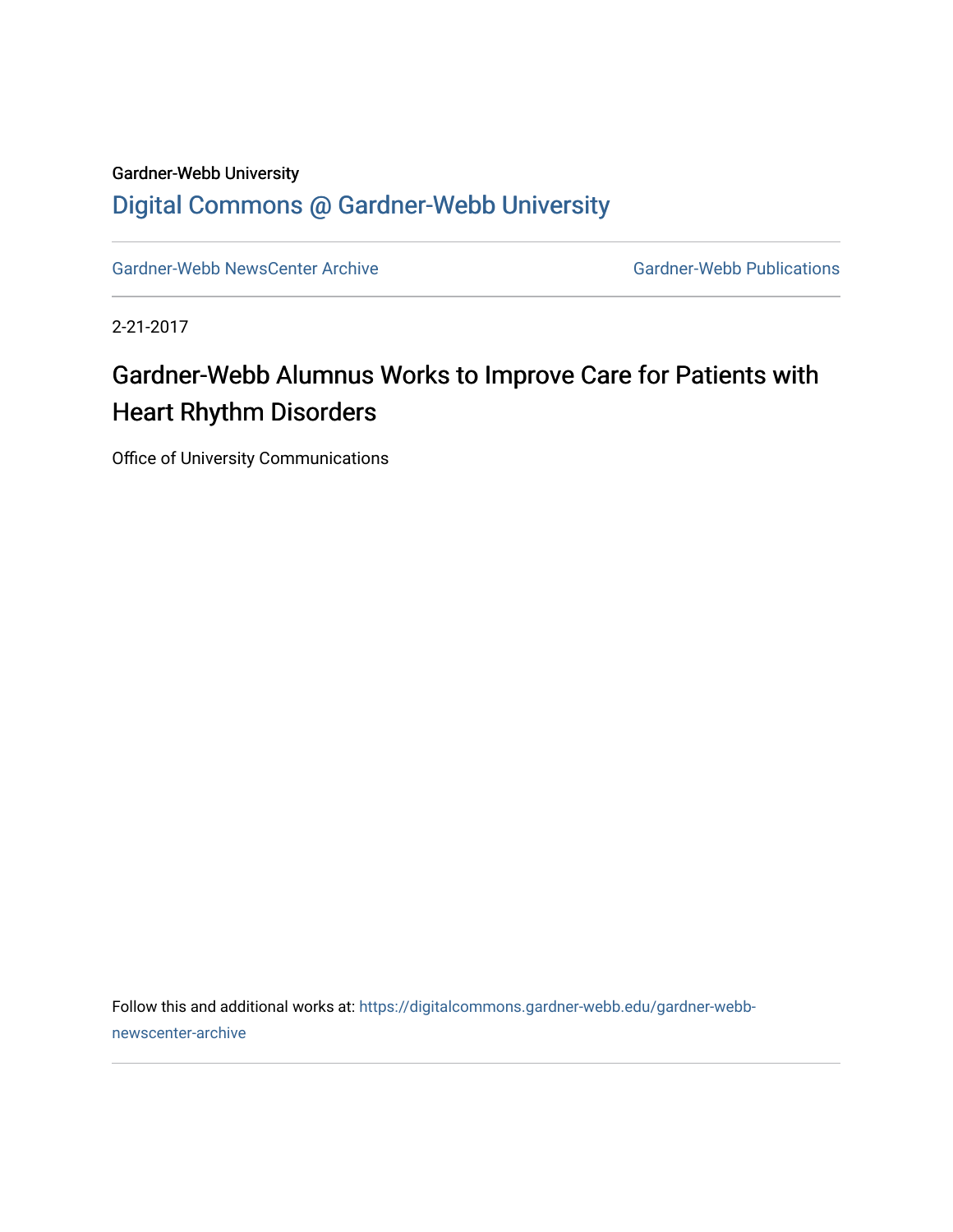## **Gardner-Webb Alumnus Works to Improve Care for Patients with Heart Rhythm Disorders**

**webpublish.gardner-webb.edu**[/newscenter/gardner-webb-alumnus-works-to-improve-care-for-patients-with-heart](https://webpublish.gardner-webb.edu/newscenter/gardner-webb-alumnus-works-to-improve-care-for-patients-with-heart-rhythm-disorders/)rhythm-disorders/

Office of University **Communications** 

February 21, 2017

*Greg Shelton '95, '00 Helps Develop Training That Updates Staf on new Technologies*

As a healthcare manager, Gardner-Webb University alumnus Greg Shelton '95, '00 constantly looks for efficient ways to train hospital staff on new technologies. "Working in cardiology is exciting and challenging

Photo courtesy of Shawn Rocco / Duke Health News and Communications

because of the rapidly-evolving technology," Shelton explained. "It's exciting for the options we can offer patients, but it's challenging to recruit and retain staff and keep current staff comfortable in their ongoing training. It's important to hire the best, but equally important to give them the tools needed to succeed."

Shelton is administrative director for Duke Heart Center at Duke University Hospital in Durham, N.C. Recently, Duke physicians and staff partnered with Springboard Healthcare to develop electronic training sessions in electrophysiology, the branch of cardiology that deals with the diagnosis and treatment of heart rhythm disorders. The interactive training also prepares staff for national examinations. In addition, over 70 online modules were developed to provide the same information with Continuing Education Credits. "Through the collaboration of this project and the delivered results, we now have the best employee morale in our history," Shelton affirmed. "Employee turnover is very low and our physicians believe this to be our greatest team." Because of Duke's success, other hospitals are interested in the training.

Shelton began his career as a respiratory therapist at Wake Forest Baptist Health (WFBH) in Winston-Salem, N.C. He entered the field to help people, but decided to earn his bachelor's degree in healthcare management so that he could serve both patients and healthcare providers. The evening classes offered through Gardner-Webb's Degree Completion Program suited his schedule, and GWU had a good reputation. "Some of my professors were healthcare executives at WFBH and they had real-life experience within the areas they taught," Shelton related. "The faculty truly valued the success of their students and treated people in a unique way. Within a classroom environment, I was able to see how much more effective leaders can be when they value the people they are responsible for. I have worked hard over the years to develop this leadership approach, and I have found it to be very sustainable and fulfilling."